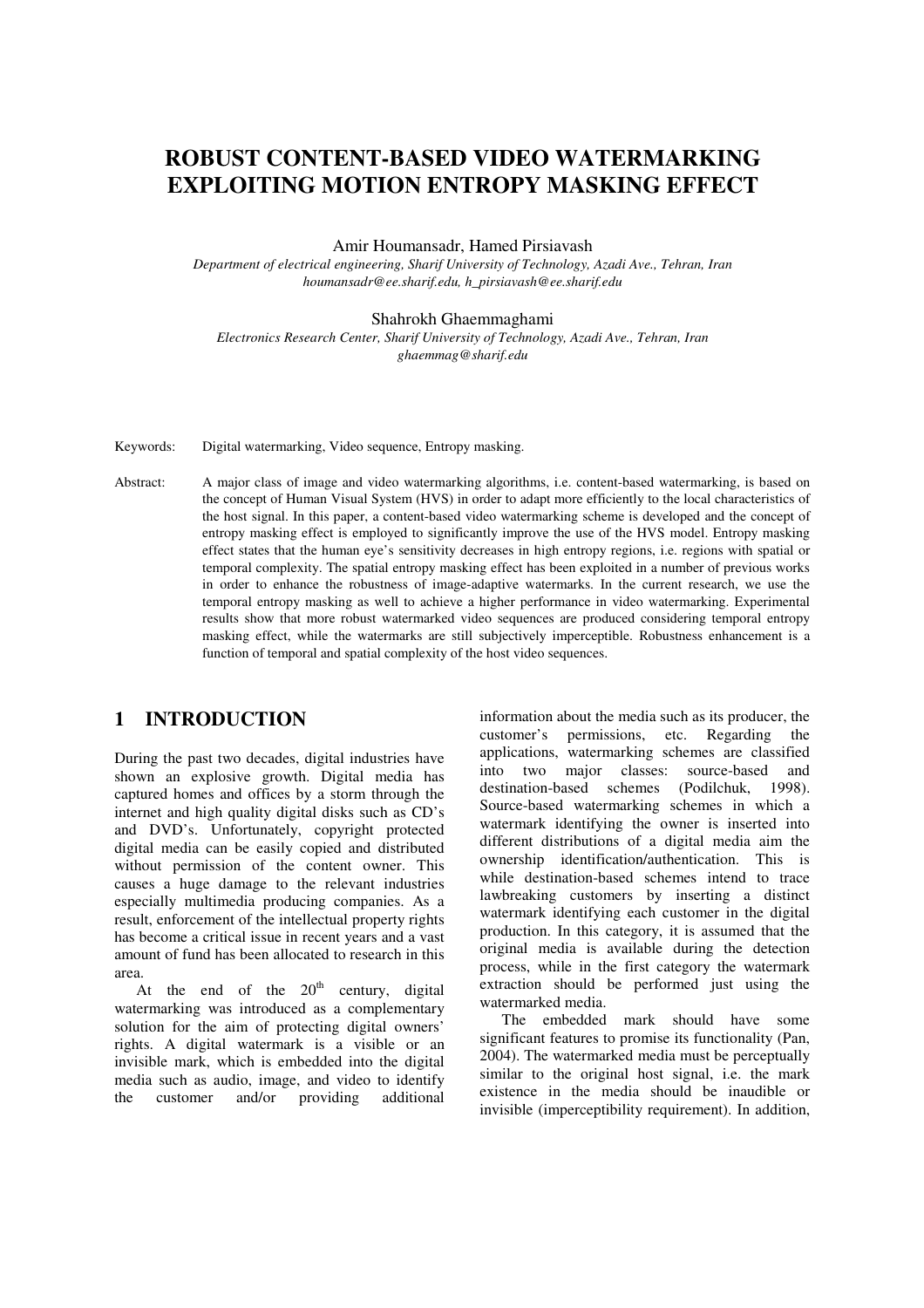the watermark should survive in the digital media after performing various attacks. The watermarking attacks consist of intentional attacks made to the marked media to remove or change the watermark and various signal processing schemes such as compression, resampling, halftoning, cropping, etc. This feature of the watermarking schemes is addressed as robustness requirement. In the case of destination-based watermarks, another characteristic should also be considered defining how widely it can be distributed. This is called watermark's capacity, which states the ability to detect different watermarks with a low probability of error, as the number of distinct watermarks increases. There is always a tradeoff between these three requirements.

Different models of the Human Visual System (HVS) have been proposed to be used in the image and video compression applications. Due to the fact that both compression algorithms and watermarking schemes aim to find redundant data of the digital media (to get removed in the former and to be used for inserting watermark in the latter), visual models employed for the compression applications can also be used in the watermarking schemes.

To be imperceptible, an image or video watermark should consider the characteristics of the HVS. Depending on how HVS models are used, watermarking schemes can be classified into two major categories: image-independent and imageadaptive (or generally content-based) watermarking schemes (Wolfgang, 1993). Algorithms belonging to the first class are based on the Modulation Transfer Function (MTF) of the human eye only, but do not mention any particular characteristic of the particular image or video frames. On the other hand, image-adaptive watermarking schemes depend not only on the frequency response of the human eye, but also on the properties of the image itself. Consequently, image-adaptive watermarking schemes can maximize the watermark robustness, while satisfying the transparency requirement. In other words, a content-based watermark is perceptually adapted to local characteristics of the host image or video. The main theme of this paper is to develop a content-based watermarking scheme for video host signals.

Various applications have been proposed for video watermarking (Doerr, 2003). Video watermarking has been suggested for preventing illegal copying in the future DVD devices (Bloom, 1999). Also video watermarking can be used for the aim of automatically checking whether a specified program, e.g. commercial advertisement, has been broadcasted by some channels in a specific period of time (Depovere, 1999). Inserting a unique watermark ID for each customer transmitted through Pay-Per-View and Video-On-Demand services enables it to trace back traitor users (Lin, 2001). But its first targeted application is copyright protection, in which the owner inserts its registered watermark into the digital property to prove its paternity in the case of finding an illegally copied version (Qiao, 1998).

In this paper, a content-based method for watermarking of video streams is developed regarding motion entropy of the host video. In Section 2, some discussion on the content-based watermarking schemes is given and the entropy masking effect is introduced. Section 3 extends image watermarking methods to the video contents. The proposed algorithm using motion entropy is described in Section 4. Section 5 presents implementation results and a comparison with the traditional methods. Finally, Section 6 concludes the paper.

## **2 CONTENT-BASED WATERMARKING SCHEMES**

In this section, some image-adaptive watermarking methods based on DCT transform are described. The IA-DCT method proposed by *Podilchuk et al.* is a good paradigm of image-adaptive watermarking schemes (Podilchuk, 1998). The method is the dual of the image-independent scheme proposed by *Cox et al.* in (Cox, 1995). In the IA-DCT method, *Watson*'s visual model (Watson, 1993) is used to insert watermark in the DCT coefficients of the host image. First, the image is divided into 8\*8 nonoverlapping blocks of pixels and then the watermark signal, which is a Gaussian zero-mean random process with variance equal to one, is inserted in the DCT transform of the blocks, as:

$$
X_{b,u,v} = \begin{cases} X_{b,u,v} + jnd_{b,u,v} * w_{b,u,v} & \text{if } X_{b,u,v} \geq jnd_{b,u,v} \\ X_{b,u,v} & \text{otherwise} \end{cases}
$$
 (1)

where  $X_{b,u,v}$  is the (u,v)-th coefficient of DCT transform over *b*'th block, *jnd* is the corresponding Just Noticeable Difference (JND) which is evaluated using Watson's visual model,  $w_{b,\mu,\nu}$  is the corresponding watermark bit, and  $X'_{b,u,v}$  is the resultant watermarked DCT coefficient.

In (Watson, 1997), Watson introduced a new masking effect called entropy masking, which is due to unfamiliarity of the observer. In fact, entropy masking is due to weakness of human brain in processing simultaneous complex phenomena. By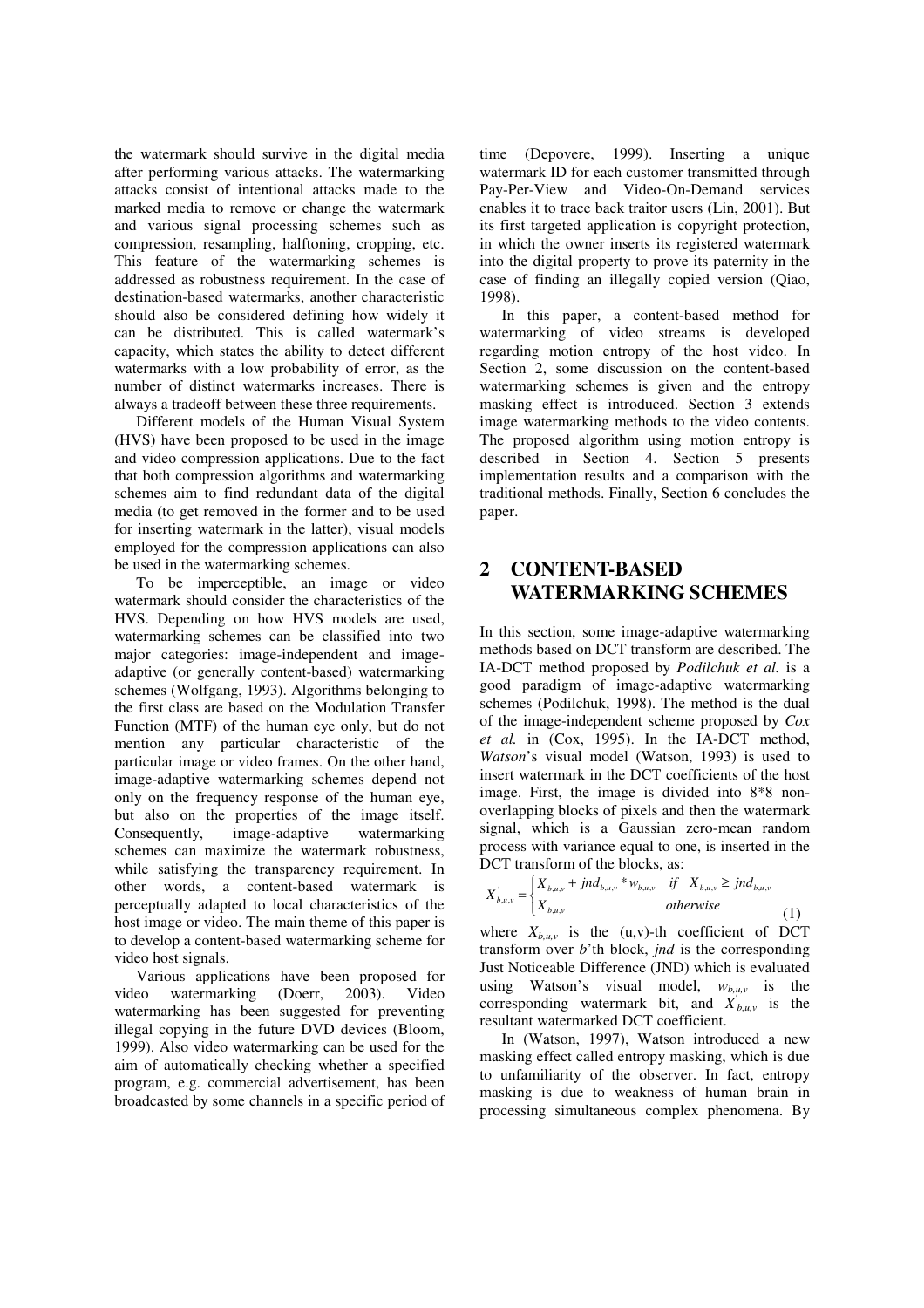performing a number of experiments, Watson showed that this masking phenomenon is distinct from previously known masking effects such as contrast masking. Contrast masking refers to the early visual system effective gain reduction, whereas entropy masking takes place in the human's brain. According to this phenomenon, as the number of image details increases, the HVS decreases its sensitivity to the image details. Likewise, HVS decreases its sensitivity to regions in a video stream where a lot of motion complexity exists.

Entropy masking, as defined and introduced by Watson in (Watson, 1997), has rarely been exploited in the watermarking schemes. In some earlier works, entropy masking has been confused by the contrast masking in an awkward manner. This is due to the fact that spatial complexity results in both higher contrast masking and higher entropy masking. However, these two kinds of masking stem from absolutely different sources. In such works, entropy masking has been treated as the contrast masking; so the extreme capability of entropy masking has not been exploited in these works and not a high improvement has been achieved compared to traditional schemes. Exploiting entropy masking in applying visual models to watermarking schemes can lead to drastic improvements in the watermarking system's functionality, i.e. its robustness. In our previous work, the spatial entropy masking has been exploited to enhance the watermark power in IA-DCT scheme; hence the watermark resilience against common attacks is improved. It has been shown that the achieved enhancement is clearly higher than what is gained in similar works. The Shannon's entropy of pixels intensity histogram within each non-overlapping block is defined as its complexity and is used for elevating JND coefficients in high spatial complexity regions.

## **3 EXTENSION OF IMAGE WATERMARKING SCHEMES TO VIDEO**

In this section, previously discussed image watermarking algorithms will be extended to video. MPEG standard is the most popular video compression method; hence, the watermarking algorithm should be robust against this attack.

In MPEG-1 compression method, some frames are coded as intraframes and the others are predicted from them. In order to reduce the prediction error propagation, for each group of frames (typically 12 consequent frames), one intraframe should be included. In addition, because of large prediction error in shot change frames, these frames are usually considered as intraframes. According to MPEG-1 standard, intraframes should be coded similar to JPEG standard algorithm for still images. The other frames are predicted from their neighborhood frames using block-wise motion vectors and the difference frame is coded in the DCT transform similar to JPEG algorithm using a different quantization matrix. During this process, most details of predicted frames are omitted, so the watermark inserted in these frames cannot be detected efficiently.

In (Wolfgang, 1993), the IA-DCT technique is simply extended to video streams. The watermark detection from predicted frames is very difficult and inaccurate; hence the watermark should be inserted in the intraframes. Because the compression procedure is independent of watermarking system, intraframe positions are not known; so we prefer to embed the same watermark in the frames belonging to each group of typically 12 frames. Consequently, in the detection procedure, the detection correlation is computed for all frames. This correlation value will be significantly higher for intraframes.

In this research, we extend the IA-DCT for video streams considering both spatial and temporal entropy masking effects. Results of these implementations are presented in Section 5.

### **4 THE PROPOSED ALGORITHM**

In this section, our proposed method for video watermarking which uses motion information is discussed. In content-based image watermarking methods, human eye sensitivity to the spatial characteristics is considered, and for instance in (Houmansadr, 2005) which is discussed briefly in section 2, the watermark energy is increased in spatially complex regions of the image, considering entropy masking effect, in order to achieve better results. In video watermarking, temporal sensitivity should be considered as another important factor. As mentioned earlier, entropy masking is due to weakness of human brain in processing simultaneous complex phenomena. In the case of an image, these complex phenomena can be high entropy information corresponding to complex regions of the image. Likely, brain's weakness in processing high entropy regions of a video signal, i.e. moving parts, leads to an increase in the detection thresholds of the noticeable differences (JND), which can be exploited to strengthen the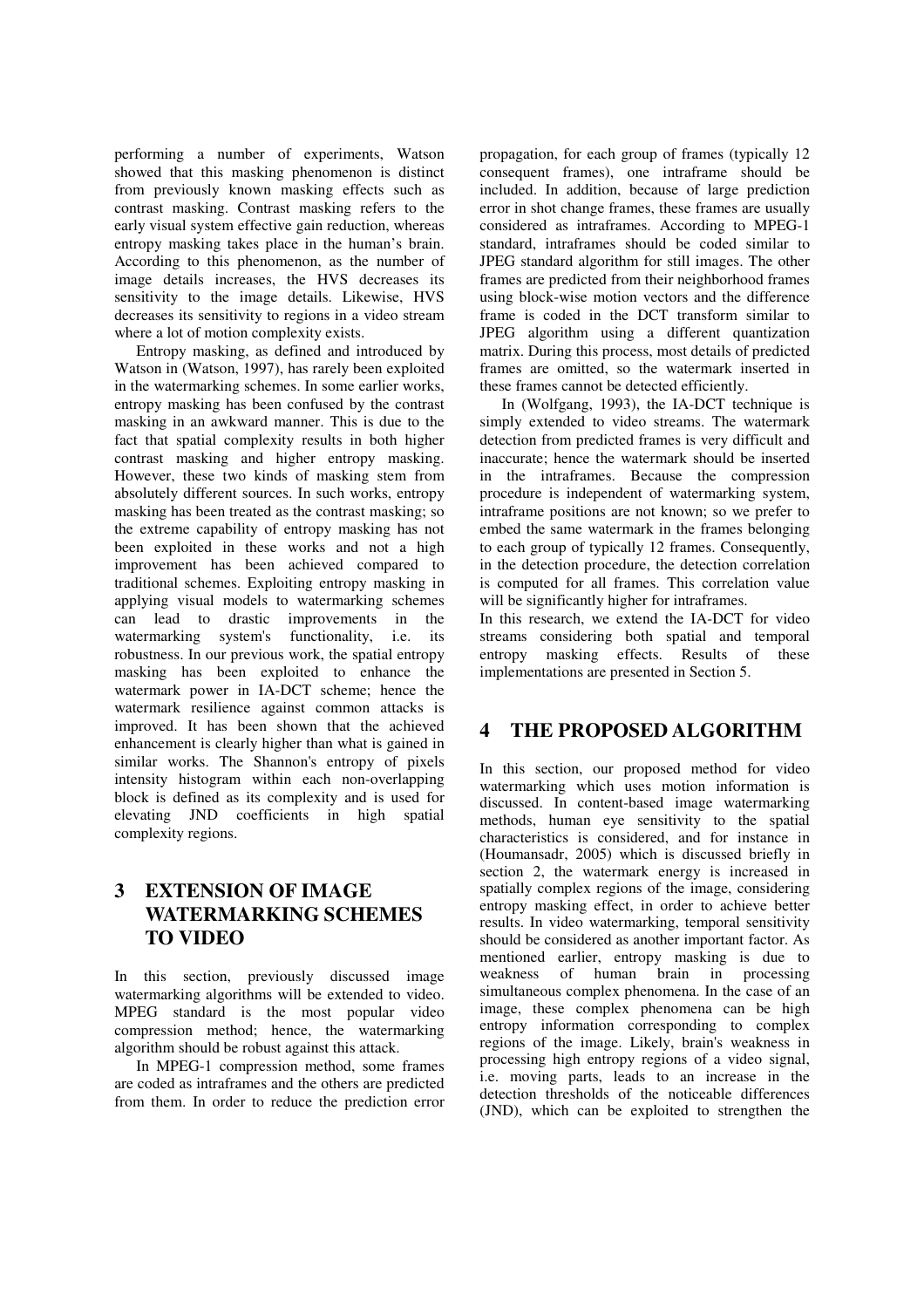

Figure 1: Block diagram of the proposed watermarking method.

embedded watermark. This fact, motion entropy masking effect, has also been noticed in the literature without any adequate reasoning. *Wang et al.* in (Wang, 2002) state that the HVS has lower sensitivity to moving regions of scenes.

To achieve this aim, we need a criterion to measure the temporal complexity of video frames. A primary approach is to extend the spatial entropy blocks in temporal domain and compute the Shannon's entropy for pixels in some cubes instead of blocks. Yet, according to our experiments, this method is inefficient because motion cannot considerably change the pixel values histogram in the cubes.

The overall block diagram of the proposed method is presented in Figure 1. First, each frame is divided into 8\*8 non-overlapping blocks of pixels. The resultant frames are transformed to the DCT domain and the JND coefficients are evaluated using the Watson's visual model. Then spatial complexity and temporal complexity are evaluated and used to modify the JND values in respect to the entropy masking effect. The modified JND coefficients are as follows:

*jnd \*=jnd.Spatial\_mask(1+ .Motion\_mask) (2)* where *jnd* is the unmodified JND coefficient derived from the Watson's visual model, *Spatial\_mask* is the spatial entropy masking, *Motion\_mask* is the temporal complexity parameter, and  $\alpha$  is a parameter which should be adjusted tentatively. Increasing this parameter leads to visible artifacts in the moving areas of the video sequence. This parameter is set to 0.001 in our implementations. The modified JNDs are used in (1) to insert the watermark in the DCT domain of the video frames and an IDCT transform produces the final watermarked video frames.

In (Houmansadr, 2005), we have computed the spatial entropy mask using pixel values histogram of each block. Because few pixels, 8\*8=64, are considered in the entropy calculation, the result is not so confident. Hence, the intensity values are quantized to 32 levels. In this research, i.e. video watermarking, the quantized histogram is smoothed using a Gaussian kernel to suppress the sparseness effect perfectly. In fact, having a small number of input data makes the histogram impulsive and leads to inaccurate Shannon's entropy value. The linear function that elevates the spatial entropy mask from the spatial complexity parameter is optimized to new modifications in this research as:

*Spatial\_mask=(0.7\*En+0.4) (3)*



Figure 2: Block diagram of the spatial complexity computation.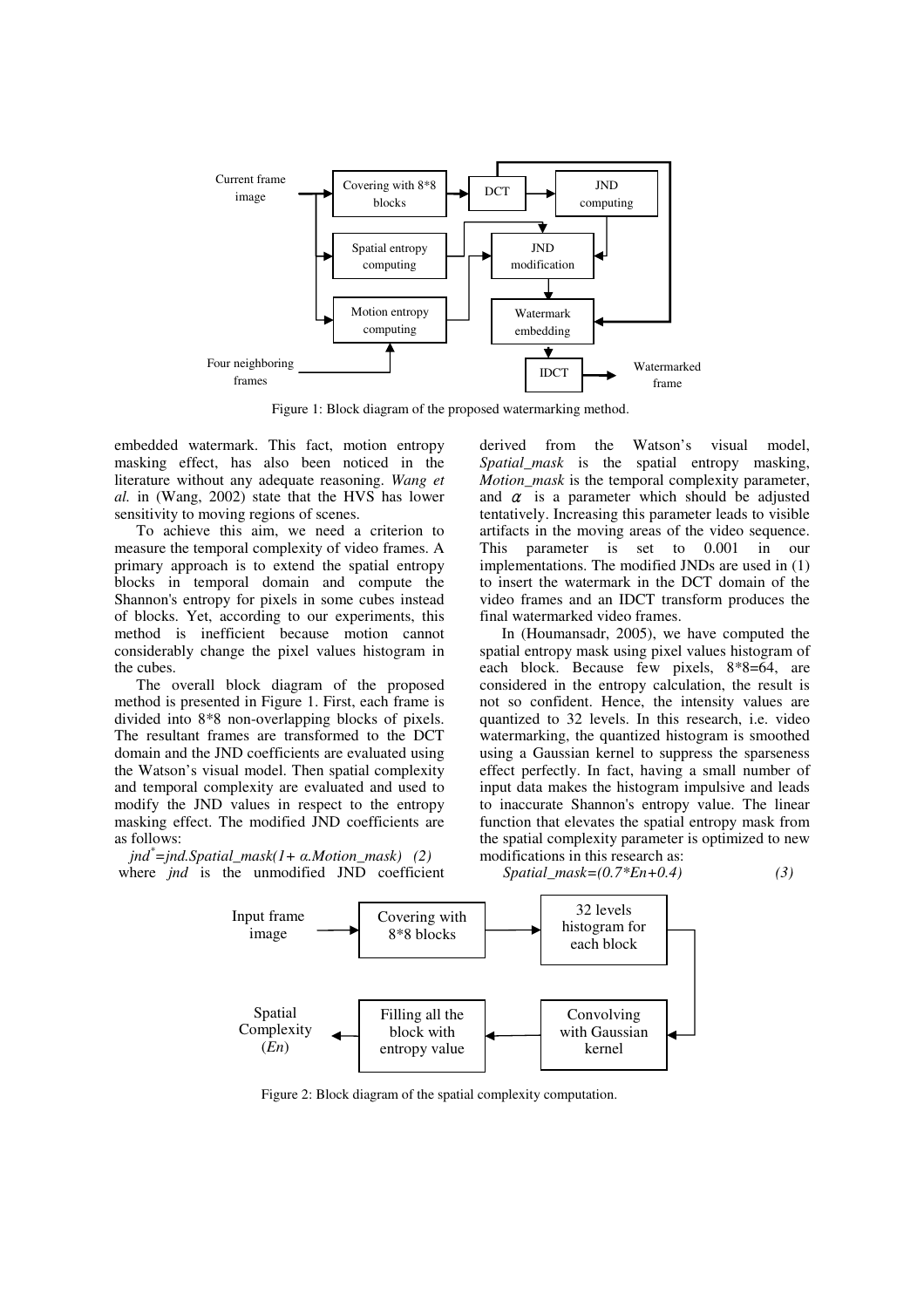| Sequence name    | IA-DCT | Spatial entropy | Entropy and motion |
|------------------|--------|-----------------|--------------------|
|                  |        | mask            | mask               |
| Mom and daughter |        | 4.0             |                    |
| Coastguard       |        | 4.4             |                    |
| Foreman          | 4.3    | 4.4             |                    |
| Claire (fast)    |        | 4.4             |                    |
| Average          | 4.37   |                 | 4.37               |

Table 1: Results of the subjective experiments (MOS of 5) on the video sequences watermarked with three different algorithms.

where *En* is the spatial complexity parameter evaluated by the Shannon's entropy as discussed earlier. The spatial complexity computing block diagram is shown in Figure 2.

The block diagram of the motion mask production process is shown in Figure 3. First, the frame to be watermarked and its four neighboring frames are considered, and the variance of the intensity values for each pixel is computed for these five frames. Then, the mean of these variance values over 8\*8 non-overlapping blocks are computed. This simply computed value for each block represents the temporal complexity of that particular block because it is higher for blocks having larger motion. This is the *Motion\_mask* parameter used in (2) with which  $\alpha$  parameter has been adjusted in a trade off between robustness and imperceptibility.

### **5 IMPLEMENTATION RESULTS AND COMPARISONS**

The proposed algorithm is implemented in *Matlab* and tested on 200 frames of some standard sequences. A randomly generated watermark is embedded in the frames of the video using IA-DCT,

spatial entropy based, and the proposed method prior to the MPEG-1 coding. A set of subjective experiments has been performed to consider the transparency of the watermarked video sequences. As table 1 illustrates, output sequences are subjectively similar to the original ones, and the watermark is perfectly invisible. The correlation values between recovered watermark and the original are computed for all frames of the sequences. Mean and maximum values of the correlation for different sequences are normalized to the IA-DCT method considered as the reference algorithm and are presented in Table 2. In all cases, the maximum value corresponds to one of the intraframes.

As shown in Table 2, correlation of the proposed method in all cases significantly improves over the two previous methods. The increased correlation makes the algorithm more robust and allows the system designer to decrease the watermark energy and makes it more invisible. Claire sequence in our test is a little faster than the ordinary ones and has a large flat background which has very low spatial complexity. So, the spatial entropy masking cannot increase it so much, but using the motion mask, the performance is increased considerably because of high watermark embedding capacity in fast moving regions.



Figure 3: Motion mask computing block diagram.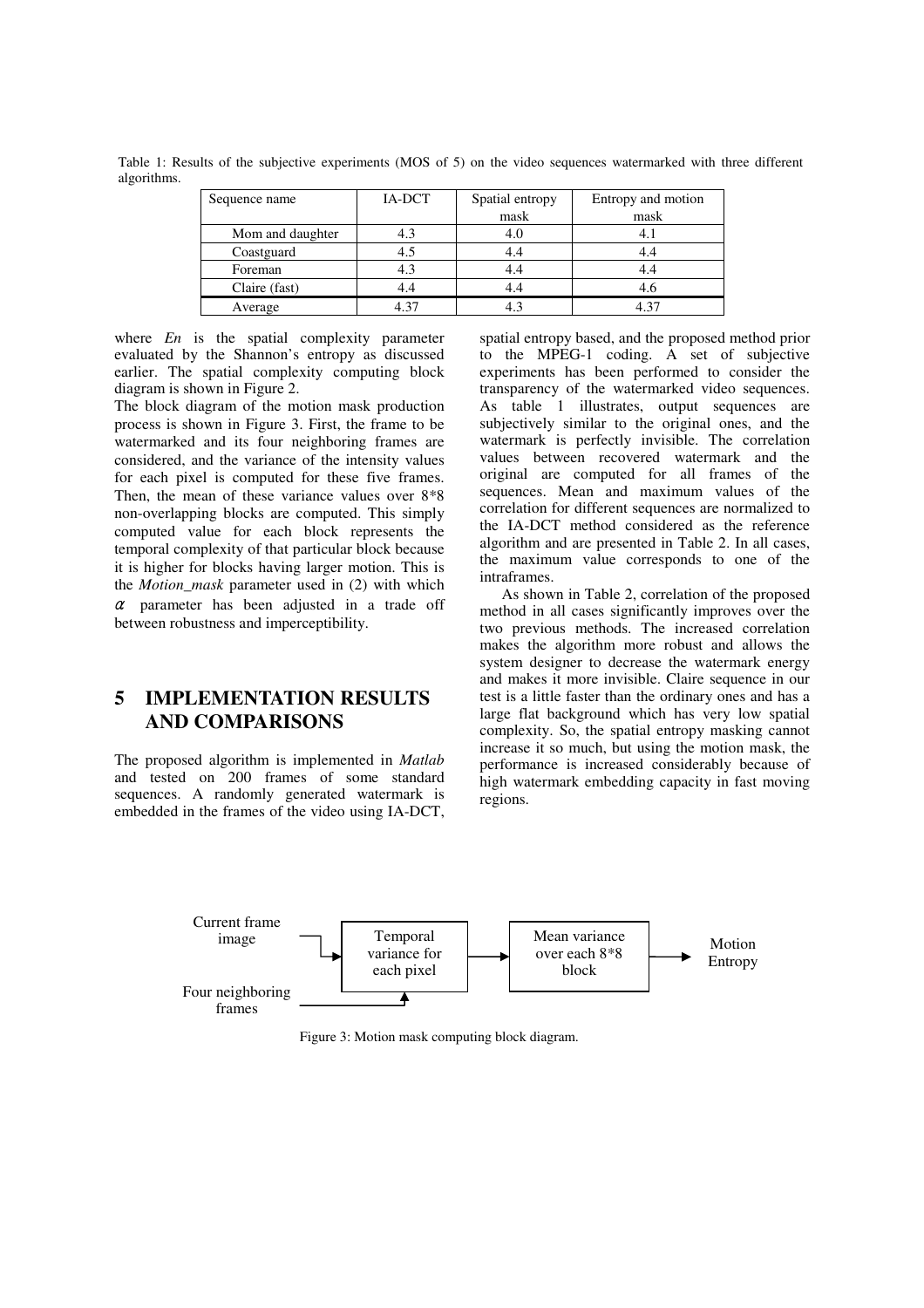Table 2: Normalized correlation of original and detected watermarks on MPEG-1 coded watermarked video for some sample sequences.

| Sequence name    | Mean correlation |             | Maximum correlation |             |
|------------------|------------------|-------------|---------------------|-------------|
|                  | Spatial          | Entropy and | Spatial             | Entropy and |
|                  | entropy mask     | motion mask | entropy mask        | motion mask |
| Coastguard       | 2.1137           | 2.7333      | 1.8176              | 2.3077      |
| Mom and daughter | 1.2309           | 2.2448      | 1.1410              | 2.1239      |
| Foreman          | 1.4471           | 2.4762      | 1.1202              | 2.6176      |
| Claire (fast)    | 1.1000           | 3.0600      | 0.9817              | 2.4292      |
| Average          | 1.4729           | 2.6286      | 1.2651              | 2.3696      |

Table 3: Mean normalized correlation results for 30 different random croppings.

| Sequence name  | Spatial entropy | Entropy and |
|----------------|-----------------|-------------|
|                | mask            | motion mask |
| Mom & daughter | 1.5211          | 2.7978      |
| Coastguard     | 1.5266          | 2.1205      |
| Foreman        | 1.1889          | 1.9922      |
| Claire (fast)  | 1.0784          | 4.0784      |
| Average        | 1.3748          | 2.5795      |

The effect of different watermarking attacks is investigated on the proposed power-improved watermarking schemes. The watermarking algorithm should be robust against cropping attack. In these implementations, 30 different randomly selected regions are cropped (keeping one-sixteenth of the original) and the watermark is detected. Table 3 shows the mean of the normalized correlation results. From the table, considering motion entropy in addition to the spatial entropy masking results in more robustness to the cropping, especially in video sequences with high spatial and temporal complexity.

Frame rotating with different degrees is also investigated on the watermarked video sequences. Tables 4 and 5 compare the correlation coefficient of three watermarking schemes for 5 and 10 degrees of rotation, respectively. Again, the correlation coefficients show considerable elevation in respect to the IA-DCT method, particularly for high entropy video sequences.

Also, we passed the watermarked streams through Additive White Gaussian Noise (AWGN) channels with different PSNR values and compared the resulted correlation values. Tables 6 to 8 illustrate these correlations for different PSNR values. Again, it is observed that considering motion mask and spatial entropy effects in the watermark insertion stage leads to more robust watermarked sequences, and the robustness enhancement is a function of the spatial and temporal complexity of the video stream.

Table 4: Mean normalized correlation results after rotation by 5 degrees

|                | Spatial entropy | Entropy and |
|----------------|-----------------|-------------|
| Sequence name  | mask            | motion mask |
| Mom & daughter | 1.4012          | 2.6821      |
| Coastguard     | 1.4116          | 2.0523      |
| Foreman        | 1.0962          | 1.8862      |
| Claire (fast)  | 1.0565          | 3.9562      |
| Average        | 1.2413          | 2.6442      |

Table 5: Mean normalized correlation results after rotation by 10 degrees

| Sequence name  | Spatial entropy | Entropy and |
|----------------|-----------------|-------------|
|                | mask            | motion mask |
| Mom & daughter | 1.4035          | 2.6855      |
| Coastguard     | 1.3865          | 2.0985      |
| Foreman        | 1.1168          | 1.8654      |
| Claire (fast)  | 1.0432          | 3.8562      |
| Average        | 1.2375          | 2.6264      |

Table 6: Mean normalized correlation results for AWGN channel with PSNR=42

| Sequence name  | Spatial entropy | Entropy and |
|----------------|-----------------|-------------|
|                | mask            | motion mask |
| Mom & daughter | 1.3561          | 2.4235      |
| Coastguard     | 1.3265          | 1.8956      |
| Foreman        | 1.0921          | 1.5786      |
| Claire (fast)  | 1.0562          | 3.5890      |
| Average        | 1.2077          | 2.3716      |

Table 7: Mean normalized correlation results for AWGN channel with PSNR=36

|                | Spatial entropy | Entropy and |
|----------------|-----------------|-------------|
| Sequence name  | mask            | motion mask |
| Mom & daughter | 1.4312          | 2.5684      |
| Coastguard     | 1.4290          | 1.9453      |
| Foreman        | 1.1036          | 1.6521      |
| Claire (fast)  | 1.0486          | 3.9231      |
| Average        | 1.2531          | 2.5222      |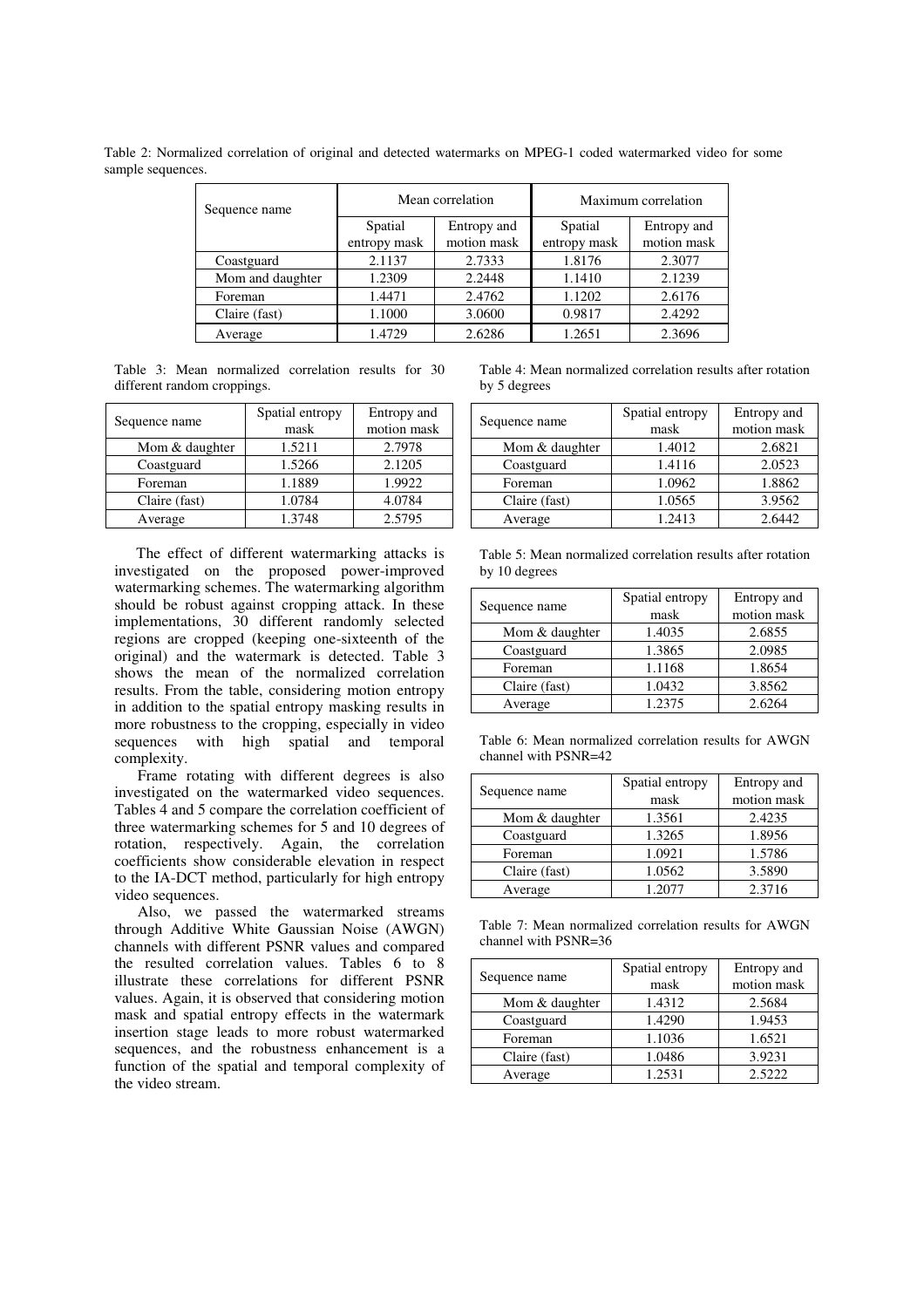| Sequence name  | Spatial entropy | Entropy and |
|----------------|-----------------|-------------|
|                | mask            | motion mask |
| Mom & daughter | 1.4301          | 2.5622      |
| Coastguard     | 1.4358          | 1.9602      |
| Foreman        | 1.1213          | 1.7562      |
| Claire (fast)  | 1.0584          | 3.9650      |
| Average        | 1.2614          | 2.5609      |

Table 8: Mean normalized correlation results for AWGN channel with PSNR=30

The proposed algorithm has a little more computational complexity over previous methods; hence it could be used in real time applications. By using motion vectors in the motion mask computing process, the algorithm could perform better while is more time consuming. By increasing the watermark energy, it might be visible. Therefore, it might be observed because of watermark stationary, particularly in moving areas. In these cases, watermark could be moved in agreement with the motion vectors. In order to have a fast algorithm, these approaches are not implemented in this research.

Three consecutive frames of "Mom and daughter" sequence, motion mask, spatial entropy mask, the final watermark in DCT domain and spatial domain, and the watermarked image for the central frame are shown in Figure 4. It is obvious that motion mask has high values for mother's hand and lips which move fast.



Figure 4: Outputs for Mom and daughter sequence. From top to bottom and left to right: (a) frame 10, (b) frame 12, (c) frame 14, (d) motion mask for (b), (e) spatial entropy mask for (b), (f) embedded watermark in DCT domain, (g) embedded watermark in spatial domain, (h) watermarked output for (b), where Sub-figures (d-g) are exaggerated.